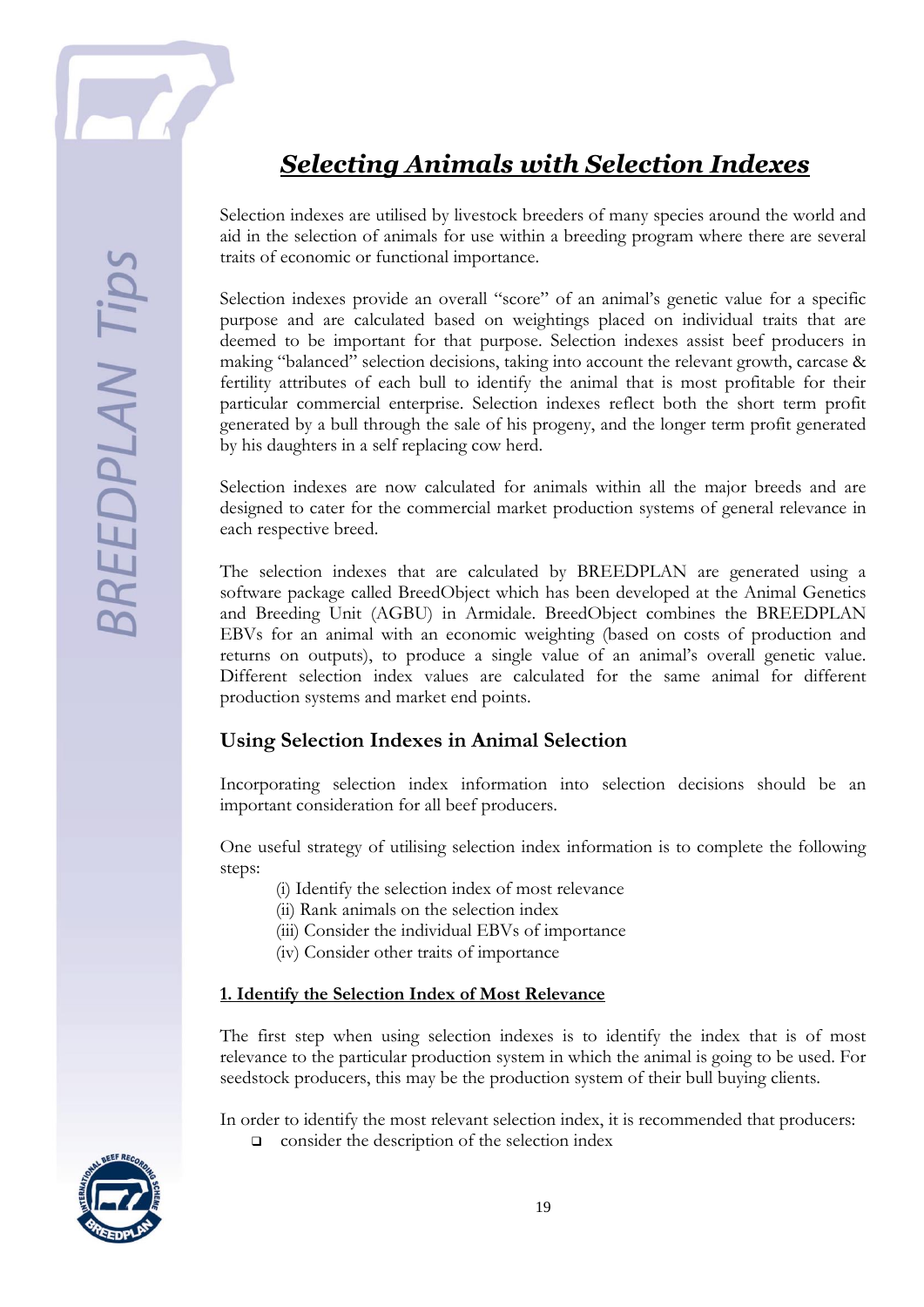- $\Box$  take into account the main profit drivers within the production system that the selection index is describing
- $\Box$  evaluate the weightings that are being put on each EBV within the selection index
- consider the predicted response to selection in each individual trait if animals are selected based on the selection index

Information regarding each of these indexes calculated by BREEDPLAN is available from the Tip Sheets page in the Technical area of the BREEDPLAN website (http://breedplan.une.edu.au).

If the standard selection indexes are not relevant to their operation, beef producers also have the ability to develop a customised index using herd-specific production information and marketing goals. Further information regarding the development of customised indexes can be found on the BreedObject website (www.breedobject.com).

Identifying the selection index of most relevance to the production system that the animals will be used in is of utmost importance. Using the wrong selection index will potentially compromise any subsequent selection decisions that are made.

#### **2. Rank Animals on Selection Index**

Once the selection index of most relevance has been identified, the animals available for selection should then be ranked on that particular selection index. An example of this is included below where a group of sires within the Hereford breed have been ranked in descending order on the Supermarket index.

| Name/ID                                | Calv<br>Ease<br><b>Direct</b><br>(%) | Calv.<br>Ease<br><b>Dtrs</b><br>(%) | Gest.<br>Len.<br>(days) | Birth<br>Wt<br>(kg)    | 200<br>Day<br>W <sub>t</sub><br>(kg) | 400<br>Day<br>W <sub>t</sub><br>(kg) | 600<br>Day<br>W <sub>t</sub><br>(kg) | Mat.<br>Cow<br>Wt.<br>(kg) | <b>Milk</b><br>(kg) | <b>Size</b><br>(cm)                                | to<br>Calv. | Scrotal Days Carcase Muscle<br>W <sub>t</sub><br>(kg) | Eye<br>Area<br>(sq.cm)     | <b>Rib</b><br>Fat<br>(mm) | Rump<br>Fat<br>(mm)      | Retail<br>Beef<br>Yield<br>(%) | <b>IMF</b><br>$\%$       | Supermarket<br>Index $(S)$ |
|----------------------------------------|--------------------------------------|-------------------------------------|-------------------------|------------------------|--------------------------------------|--------------------------------------|--------------------------------------|----------------------------|---------------------|----------------------------------------------------|-------------|-------------------------------------------------------|----------------------------|---------------------------|--------------------------|--------------------------------|--------------------------|----------------------------|
| ARDO HUSTLER 4110 (IMP) (P)            | $+3.4$                               | $+2.2$                              | $-1.2$                  | $+3.6$                 |                                      | $+36+66$                             | $+97$                                |                            | $+95 + 10$          | $+3.4$                                             | $-5.2$      | $+74$                                                 | $+5.1$                     |                           | $+0.4 + 0.5$             |                                | $+1.5 + 0.4$             | $+ $121$                   |
| INJEMIRA ADVANCE Y203 (H)              | $+2.6$                               | $+2.2$                              |                         | $-0.6$ +3.3 +33 +63    |                                      |                                      | $+94$                                | $+80 + 30$                 |                     | $+3.3 - 3.8$                                       |             | $+66$                                                 | $+3.6$                     |                           | $+0.9 + 1.1$             |                                | $+0.9 + 1.0$             | $+ $120$                   |
| œ.<br>MOUNT DIFFICULT CADBURY (AI) (P) | $+8.1$                               | $+7.3$                              |                         | $-2.8$ +1.2 +30 +58    |                                      |                                      | $+82$                                | $+72 + 13$                 |                     | $+2.2 - 3.5$                                       |             | $+68$                                                 | $+4.9$                     |                           |                          |                                | $+1.0 + 1.9 + 1.3 + 0.2$ | $+ $ 117$                  |
| œ<br>REMITALL ONLINE 122L (IMP) (P)    | $+5.9$                               | $+4.8$                              | $-1.7$                  | $+4.0 + 44 + 74$       |                                      |                                      | $+90$                                |                            |                     | $+75 + 19 + 3.0 - 3.4$                             |             | $+71$                                                 | $+5.5$                     | $-0.6$                    | $-0.2 + 1.3$             |                                | $-0.1$                   | $+ $115$                   |
| œ.<br>SOUTH BUKALONG SHANNON 40 (P)    | $+2.1$                               | $+5.0$                              | $-0.8$                  | $+2.1 + 36 + 73$       |                                      |                                      | $+94$                                |                            |                     | $+84 + 19 + 3.6 - 3.7$                             |             | $+71$                                                 | $+2.3$ +1.2 +2.2           |                           |                          |                                | $-0.7 + 0.8$             | $+ $114$                   |
| GH NEON 17N (IMP) (H)                  | $+3.5$                               | $-0.8$                              |                         | $-0.4$ +3.6 +38 +67    |                                      |                                      | $+94$                                | $+87$                      | $+7$                | $+1.9 - 2.9$                                       |             | $+71$                                                 | $+7.1$                     |                           |                          |                                | $+0.9 + 1.4 + 1.4 + 0.5$ | $+ $114$                   |
| KOANUI ROCKET 0219 (IMP) (P)           | $+11.9$                              | $+12.3$                             |                         | $+0.1$ -0.8 +29 +55    |                                      |                                      | $+72$ +70 +22                        |                            |                     | $+3.6 - 5.6$                                       |             | $+63$                                                 | $+3.1$                     |                           | $+1.2 + 2.3 + 0.3 - 0.4$ |                                |                          | $+ $113$                   |
| KOANUI BUSTLER 8132 (IMP) (P)          | $+3.5$                               | $+2.8$                              |                         | $+1.1 + 4.3 + 39 + 70$ |                                      |                                      | $+98$                                |                            |                     | $+93 + 16 + 1.7$                                   |             | $+68$                                                 | $+3.3$                     | $-0.3$                    |                          |                                | $-0.2 + 1.2 + 0.1$       | $+ $112$                   |
| MERRINA 219 ALTITUDE C41 (AI) (P)      | $+5.9$                               | $+7.1$                              |                         | $+0.7 +1.9 +31 +62$    |                                      |                                      | $+84$                                |                            |                     | $+80 + 15 + 2.3 - 4.1$                             |             | $+59$                                                 | $+1.9$                     |                           |                          |                                | $+2.2 + 3.8 - 1.0 + 0.3$ | $+ $111$                   |
| SCHU-LAR 5N OF 9L 3008 (IMP) (P)       | $+0.9$                               | $+6.7$                              |                         | $+0.5 + 3.1 + 42 + 75$ |                                      |                                      | $+97$                                |                            |                     | $+90 + 16 + 4.1 - 3.7$                             |             | $+69$                                                 | $+2.8$                     |                           |                          |                                | $-0.9$ $-1.9$ +0.9 +0.6  | $+ $111$                   |
| SOUTH BUKALONG WALLACE 2 (P)           | $+12.5$                              | $+4.5$                              | $-4.4$                  |                        |                                      | $-0.5$ +28 +49                       |                                      |                            |                     | $+68$ +34 +21 +3.1                                 | $-4.3$      | $+56$                                                 | $+3.2$ +0.8 +1.0 +0.4 +1.6 |                           |                          |                                |                          | $+ $110$                   |
| ELITE 0219 D297 (AI) (P)               | $+3.7$                               | $+8.4$                              |                         | $+1.7 + 2.9 + 33 + 62$ |                                      |                                      | $+83$ +84 +15                        |                            |                     | $+2.6 - 3.9$                                       |             | $+63$                                                 | $+3.9$ +0.8 +1.5 +0.8 +0.1 |                           |                          |                                |                          | $+ $109$                   |
| OKAWA COMMODORE 020076 (IMP) (P)       | $+1.6$                               | $-0.8$                              |                         |                        |                                      |                                      |                                      |                            |                     | $+1.0 + 3.9 + 39 + 76 + 105 + 99 + 21 + 3.2 - 4.7$ |             | $+68$                                                 | $+1.4$                     | $-0.7$                    |                          |                                | $-0.6 + 1.4 - 1.6$       | $+ $108$                   |
| WIRRUNA DAFFY D1 (P)                   | $+5.8$                               | $-0.8$                              | 0.0                     | $+2.5 + 29 + 52$       |                                      |                                      | $+67$                                | $+48$                      | $+5$                | $+5.1 - 4.6$                                       |             | $+56$                                                 | $+7.3$ +1.4 +2.1 +2.0 +1.2 |                           |                          |                                |                          | $+ $108$                   |
| (c)<br>INJEMIRA ADVANCE V093 (H)       | $+4.6$                               | $+0.9$                              | $-3.4$                  | $+3.4 + 29 + 55$       |                                      |                                      | $+89$                                | $+86 + 21$                 |                     | $+2.4 -2.9$                                        |             | $+62$                                                 | $+2.7$ +1.1 +1.5 +0.2 +0.7 |                           |                          |                                |                          | $+ $108$                   |
| Breed Avg. EBVs for 2010 Born Calves   | $-0.3$                               | $+0.9$                              | $-0.1$                  | $+4.3 +27 +43$         |                                      |                                      |                                      |                            |                     | $+62$ +60 +12 +1.5 -1.7                            |             | $+38$                                                 | $+2.5$                     |                           | $0.0 + 0.2 + 0.7$        |                                | 0.0                      | $+ $65$                    |

When ranking bulls on a selection index, producers should note:

- Selection indexes cannot be used to rank animals across breeds. As with EBVs, the selection indexes for animals of different breeds are calculated in different evaluations and consequently, selection indexes can only be used to compare bulls with other animals of the same breed.
- Producers can use selection indexes to see where a bull ranks compared to other animals of the same breed by comparing its selection index value to the current

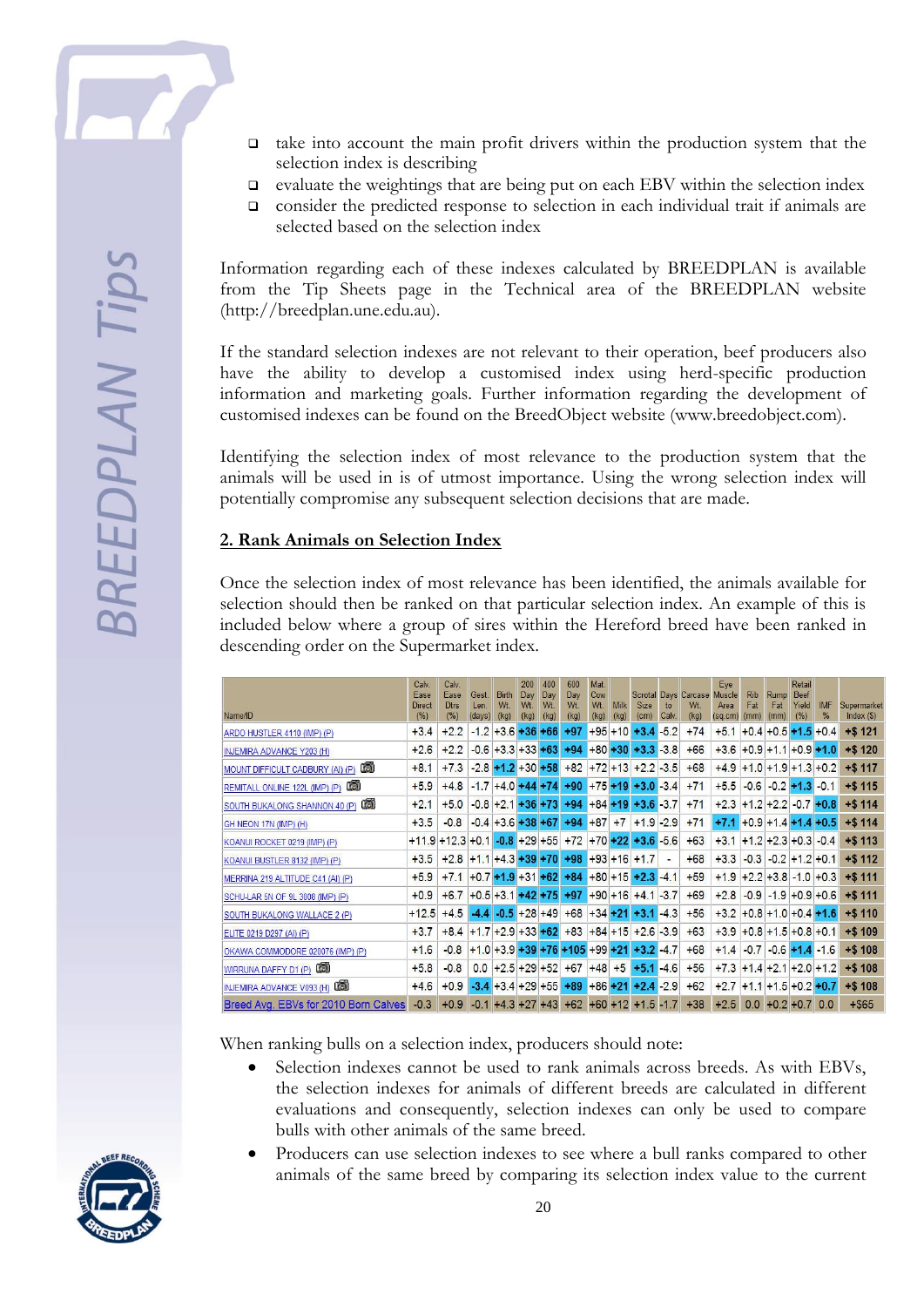

breed average value and to the percentile table. For example in the above example, comparison to the breed average value listed at the bottom of the table of +65 indicates that all sires are expected to have genetics that are more profitable than the current genetic level of the breed if used within this production scenario. Further comparison to the percentile table indicates that these sires all rank in the top 1% of the breed for this particular production scenario (see circled information below).

| Percentile<br><b>Band</b>      | Calv.<br>Ease<br><b>Direct</b><br>(%) | Calv.<br>Ease<br><b>Dtrs</b><br>(%)                 | Gest.<br>Len.<br>(days) | <b>Birth</b><br>W <sub>t</sub><br>(kq) | 200<br>Day<br>Wt.<br>(kq) | 400<br>Day<br>W <sub>t</sub><br>(kq) | 600<br>Day<br>W <sub>t</sub><br>(kq) | Mat.<br>Cow<br>W <sub>t</sub><br>(kg) | <b>Milk</b><br>(kg) | <b>Size</b><br>(c <sub>m</sub> )       | $\mathsf{to}$<br>Calv. | Scrotal Days Carcase Muscle<br>W <sub>t</sub><br>(kq)   | Eve<br>Area<br>(sq.cm)         | <b>Rib</b><br>Fat<br>(mm) | Rump<br>Fat<br>(mm) | Retail<br>Beef<br>Yield<br>(%) | <b>IMF</b><br>$\frac{9}{6}$ | Supermarket<br>Index()             |
|--------------------------------|---------------------------------------|-----------------------------------------------------|-------------------------|----------------------------------------|---------------------------|--------------------------------------|--------------------------------------|---------------------------------------|---------------------|----------------------------------------|------------------------|---------------------------------------------------------|--------------------------------|---------------------------|---------------------|--------------------------------|-----------------------------|------------------------------------|
| Top Value $+14.2 + 10.5 - 8.5$ |                                       |                                                     |                         |                                        |                           |                                      |                                      |                                       |                     | $-4.5$ +52 +84 +126 +123 +29 +4.8 -8.2 |                        | $+76$                                                   | $+7.6$ +3.7 +6.3 +3.3 +2.6     |                           |                     |                                |                             | $+ $130$                           |
| <b>Top 1%</b>                  | $+8.8$                                | $+6.9$ $-4.0$                                       |                         |                                        |                           |                                      |                                      |                                       |                     | $-0.6$ +40 +64 +94 +94 +21 +3.3 -4.9   |                        | $+60$                                                   |                                |                           |                     |                                |                             | $+4.8$ +1.3 +2.2 +2.0 +1.0 + \$101 |
| Top $5%$                       |                                       | $+5.8$ +4.7 -2.4 +1.2 +36 +58 +84 +84 +19 +2.6 -3.9 |                         |                                        |                           |                                      |                                      |                                       |                     |                                        |                        | $+53$                                                   | $+3.9$ +0.9 +1.5 +1.6 +0.6     |                           |                     |                                |                             | $+ $90$                            |
| Top 10%                        |                                       | $+4.2$ +3.7 -1.8 +2.0 +34 +55 +79 +79 +17 +2.3 -3.4 |                         |                                        |                           |                                      |                                      |                                       |                     |                                        |                        | $+50$                                                   | $+3.5$ +0.7 +1.2 +1.3 +0.5     |                           |                     |                                |                             | $+ $84$                            |
| Top 15%                        |                                       | $+3.2$ +3.0 -1.4 +2.6 +33 +53 +76 +75 +16 +2.1 -3.1 |                         |                                        |                           |                                      |                                      |                                       |                     |                                        |                        | $+47$                                                   | $+3.3$ +0.5 +1.0 +1.2 +0.4     |                           |                     |                                |                             | $+ $80$                            |
| Top 20%                        |                                       |                                                     |                         |                                        |                           |                                      |                                      |                                       |                     |                                        |                        | $+2.4$ +2.5 -1.1 +3.0 +32 +51 +73 +73 +16 +2.0 -2.8 +46 | $+3.1$ + 0.4 + 0.8 + 1.1 + 0.3 |                           |                     |                                |                             | $+ $77$                            |

Current breed average and percentile table information for each selection index should be available from sale catalogues or can be accessed from the online database facilities offered via each Breed Society website.

#### **3. Consider Individual EBVs of Importance**

While selection indexes combine all the available EBV information to provide an indication of an animal's overall genetic merit, it is still very important to pay attention to the animal's individual EBVs for traits of particular importance.

For example, producers may pay attention to:

- Calving Ease EBVs if they are planning to use the bull over heifers
- Fat EBVs if they require more or less fat on their steers at slaughter
- EMA EBVs if they want to specifically improve the muscling in their herd

One simple way of considering an animal's individual EBVs, is to set acceptable ranges for the individual EBVs of particular importance. In this scenario, animals would firstly be ranked on the selection index of relevance but then any animal whose individual EBVs fall outside of the acceptable range be excluded from selection.

It is also important to note that not all EBVs are currently included in the calculation of the selection index values. For example, Docility, Structural Soundness, Flight Time and Shear Force EBVs are currently excluded. In a similar vein to that outlined above, if these EBVs are of importance then animals should firstly be ranked on the selection index of relevance but then any animal whose EBV falls outside of an acceptable range for these traits be excluded from selection.

### **4. Consider Other Traits of Importance**

While selection indexes take into account all the available performance information on an animal, it is also important to recognise that they do not consider all the traits of functional and economic importance. Consequently, when using selection indexes to